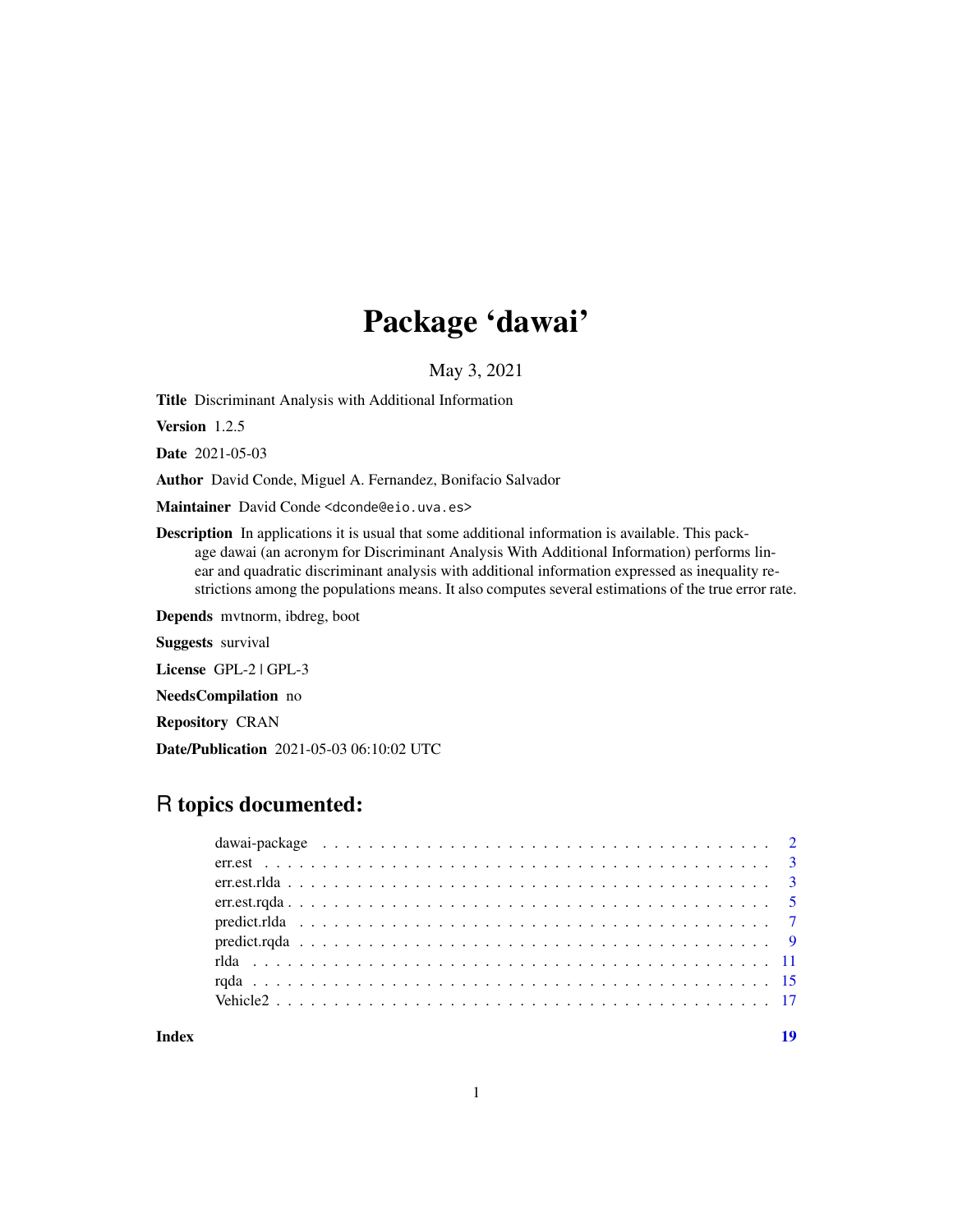<span id="page-1-0"></span>

This package performs linear and quadratic discriminant analysis with additional information expressed as inequality constraints among the populations means and computes several estimations of the true error rate

# Details

Package: dawai

Type: Package

Version: 1.2.5

Date: 2021-05-03

License: GPL-2 | GPL-3

For a complete list of functions with individual help pages, use library(help = "dawai").

#### Author(s)

David Conde, Miguel A. Fernandez, Bonifacio Salvador

Maintainer: David Conde <dconde@eio.uva.es>

# References

Conde, D., Fernandez, M. A., Rueda, C., and Salvador, B. (2012). Classification of samples into two or more ordered populations with application to a cancer trial. *Statistics in Medicine*, 31, 3773- 3786.

Conde, D., Fernandez, M. A., Salvador, B., and Rueda, C. (2015). dawai: An R Package for Discriminant Analysis with Additional Information. *Journal of Statistical Software*, 66(10), 1-19. URL http://www.jstatsoft.org/v66/i10/.

Conde, D., Salvador, B., Rueda, C. , and Fernandez, M. A. (2013). Performance and estimation of the true error rate of classification rules built with additional information. An application to a cancer trial. *Statistical Applications in Genetics and Molecular Biology*, 12(5), 583-602.

Fernandez, M. A., Rueda, C., Salvador, B. (2006). Incorporating additional information to normal linear discriminant rules. *Journal of the American Statistical Association*, 101, 569-577.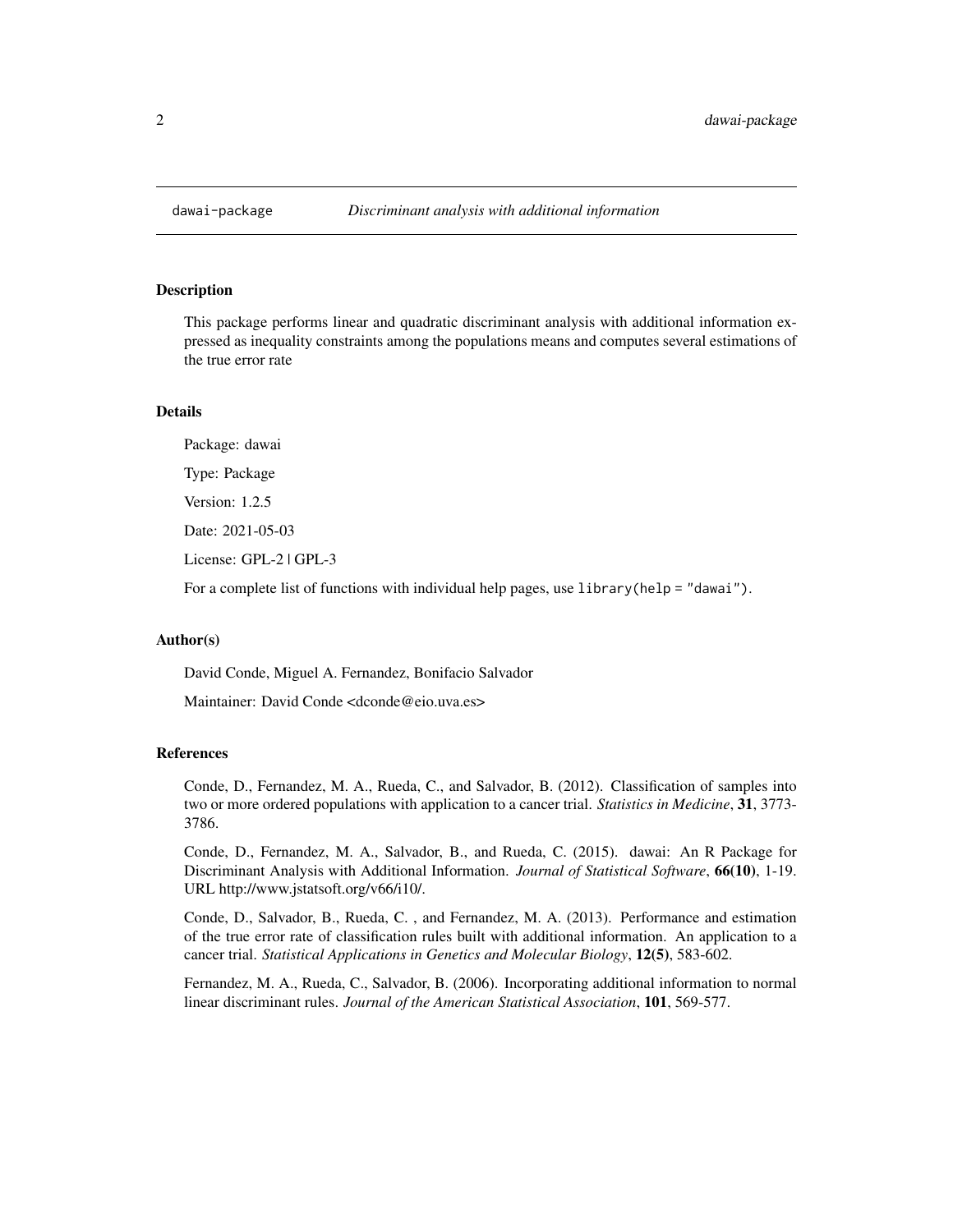<span id="page-2-2"></span><span id="page-2-0"></span>

err.est is a generic function for true error rate estimations of classification rules built with additional information. The function invokes particular *methods* which depend on the [class](#page-0-0) of the first argument.

#### Usage

err.est(x, ...)

#### Arguments

|   | An object for which true error rate estimations are desired.             |
|---|--------------------------------------------------------------------------|
| . | Additional arguments affecting the true error rate estimations produced. |

# Value

See the documentation of the particular methods for details of what is produced by each method.

#### Author(s)

David Conde

# See Also

[err.est.rlda](#page-2-1), [err.est.rqda](#page-4-1)

<span id="page-2-1"></span>err.est.rlda *Restricted Linear Discriminant Analysis. True Error Rate estimation*

## Description

Estimate the true error rate of linear classification rules built with additional information (in conjunction with rlda).

### Usage

```
## S3 method for class 'rlda'
err.est(x, nboot = 50, gamma = x$gamma, prior = x$prior, ...)
```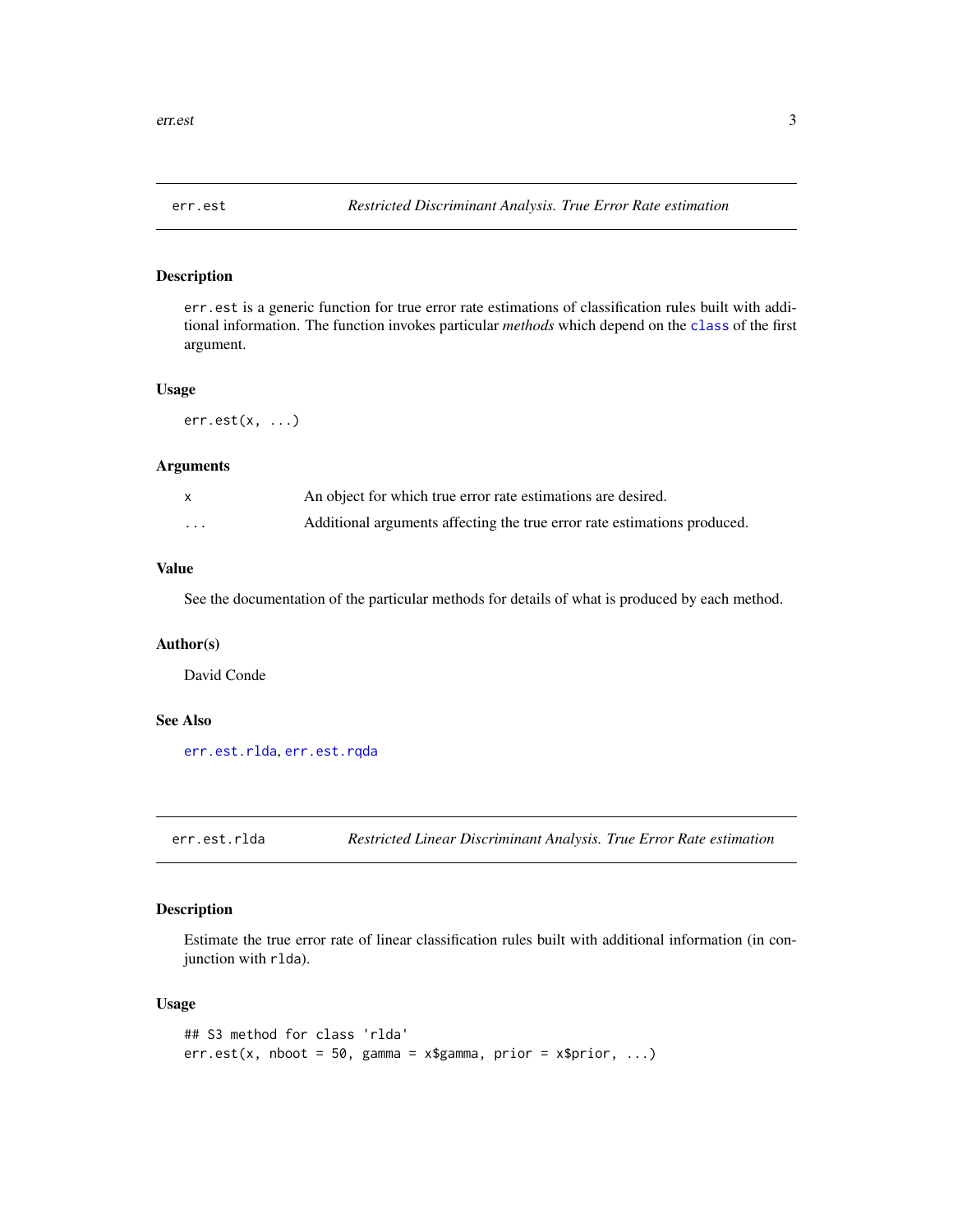# Arguments

| X     | An object of class 'rlda'.                                                                                                                                                                  |
|-------|---------------------------------------------------------------------------------------------------------------------------------------------------------------------------------------------|
| nboot | Number of bootstrap samples used to estimate the true error rate of the classifi-<br>cation rules.                                                                                          |
| gamma | A vector of values specifying which rules to take among the ones in x. If un-<br>specified, all rules built with x\$gamma will be used. If present, gamma must be<br>contained in x\$gamma. |
| prior | The prior probabilities of class membership. If unspecified, x\$prior probabil-<br>ities are used. If present, the probabilities must be specified in the order of the<br>factor levels.    |
| .     | Arguments based from or to other methods.                                                                                                                                                   |

# Details

This function is a method for the generic function err.est() for class 'rlda'.

# Value

A list with components

| call            | The (matched) function call.                                           |
|-----------------|------------------------------------------------------------------------|
| restrictions    | Character vector with the restrictions on the means vector detailed.   |
| prior           | The prior probabilities of the classes used.                           |
| counts          | The number of observations of the classes used.                        |
| Ν               | The total number of observations used.                                 |
| estimationError |                                                                        |
|                 | Matrix with BT2, BT3, BT2CV and BT3CV true error rate estimates of the |
|                 | rules.                                                                 |

# Note

To overcome singularity of the covariance matrices after bootstraping, the number of observations in each class must be greater than the number of explanatory variables divided by 0.632.

# Author(s)

David Conde

# References

Conde, D., Fernandez, M. A., Rueda, C., and Salvador, B. (2012). Classification of samples into two or more ordered populations with application to a cancer trial. *Statistics in Medicine*, 31, 3773- 3786.

Conde, D., Fernandez, M. A., Salvador, B., and Rueda, C. (2015). dawai: An R Package for Discriminant Analysis with Additional Information. *Journal of Statistical Software*, 66(10), 1-19. URL http://www.jstatsoft.org/v66/i10/.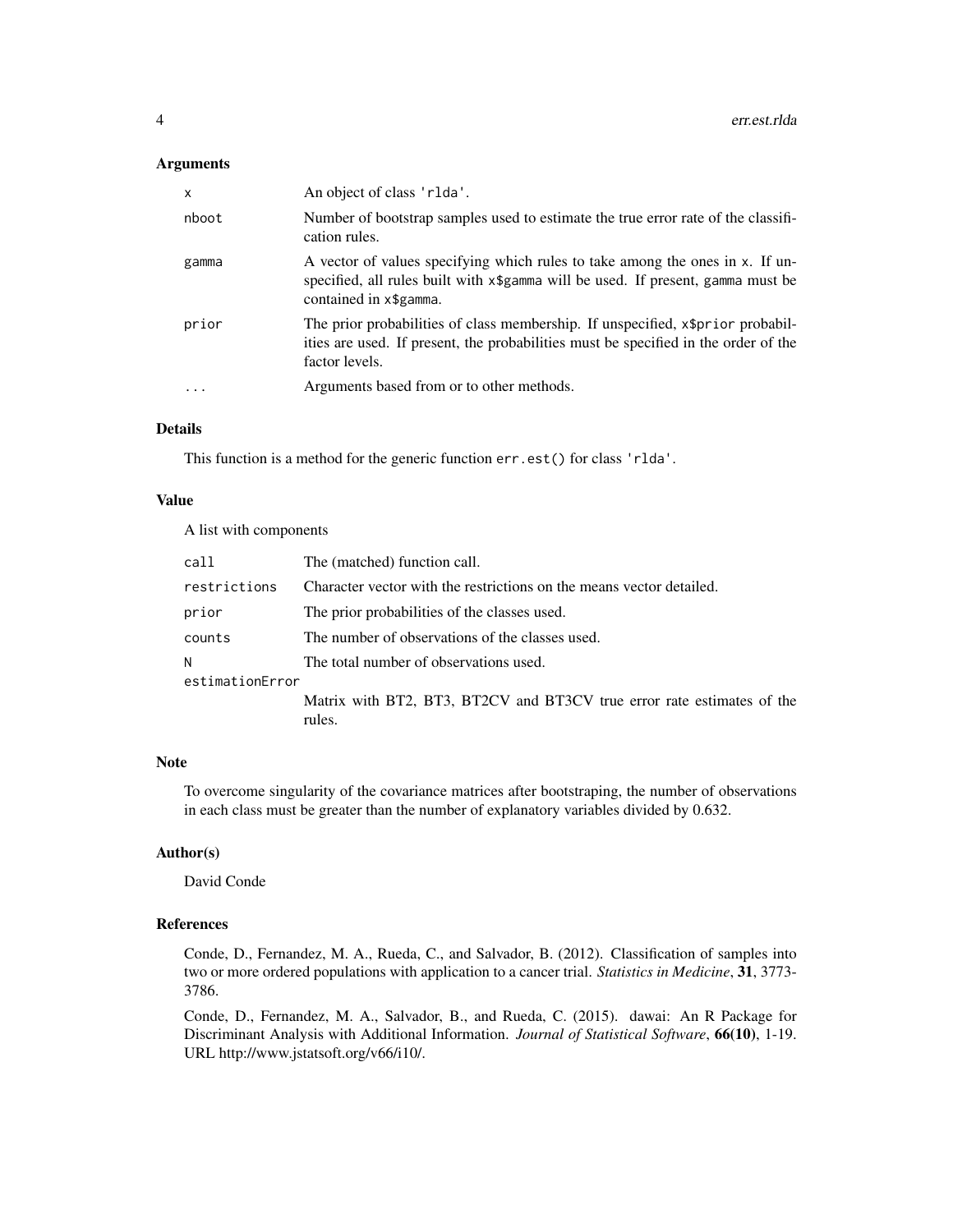# <span id="page-4-0"></span>err.est.rqda 5

Conde, D., Salvador, B., Rueda, C. , and Fernandez, M. A. (2013). Performance and estimation of the true error rate of classification rules built with additional information. An application to a cancer trial. *Statistical Applications in Genetics and Molecular Biology*, 12(5), 583-602.

#### See Also

[err.est](#page-2-2), [rlda](#page-10-1), [predict.rlda](#page-6-1), [rqda](#page-14-1), [predict.rqda](#page-8-1), [err.est.rqda](#page-4-1)

# Examples

```
data(Vehicle2)
levels(Vehicle2$Class)
## "bus" "opel" "saab" "van"
data = Vehicle2[, c("Holl.Ra", "Sc.Var.maxis")]
grouping = Vehicle2$Class
levels(grouping) \leftarrow c(3, 1, 1, 2)
## now we can consider the following restrictions:
## mu11 >= mu21 >= mu31
##
## we can specify these restrictions by restext = "s>1"
set.seed(-1007)
values <- runif(length(rownames(data)))
trainsubset <- values < 0.05
testsubset <- values >= 0.05
obj <- rlda(data, grouping, subset = trainsubset, restext = "s>1")
pred <- predict(obj, data[testsubset,], grouping = grouping[testsubset],
                prior = c(1/3, 1/3,1/3))
pred$error.rate
err.est(obj, 25, prior = c(1/3, 1/3, 1/3))
```
<span id="page-4-1"></span>err.est.rqda *Restricted Quadratic Discriminant Analysis. True Error Rate Estimation*

#### **Description**

Estimate the true error rate of quadratic classification rules built with additional information (in conjunction with rqda).

#### Usage

```
## S3 method for class 'rqda'
err.est(x, nboot = 50, gamma = x\gamma, prior = x\grior, ...)
```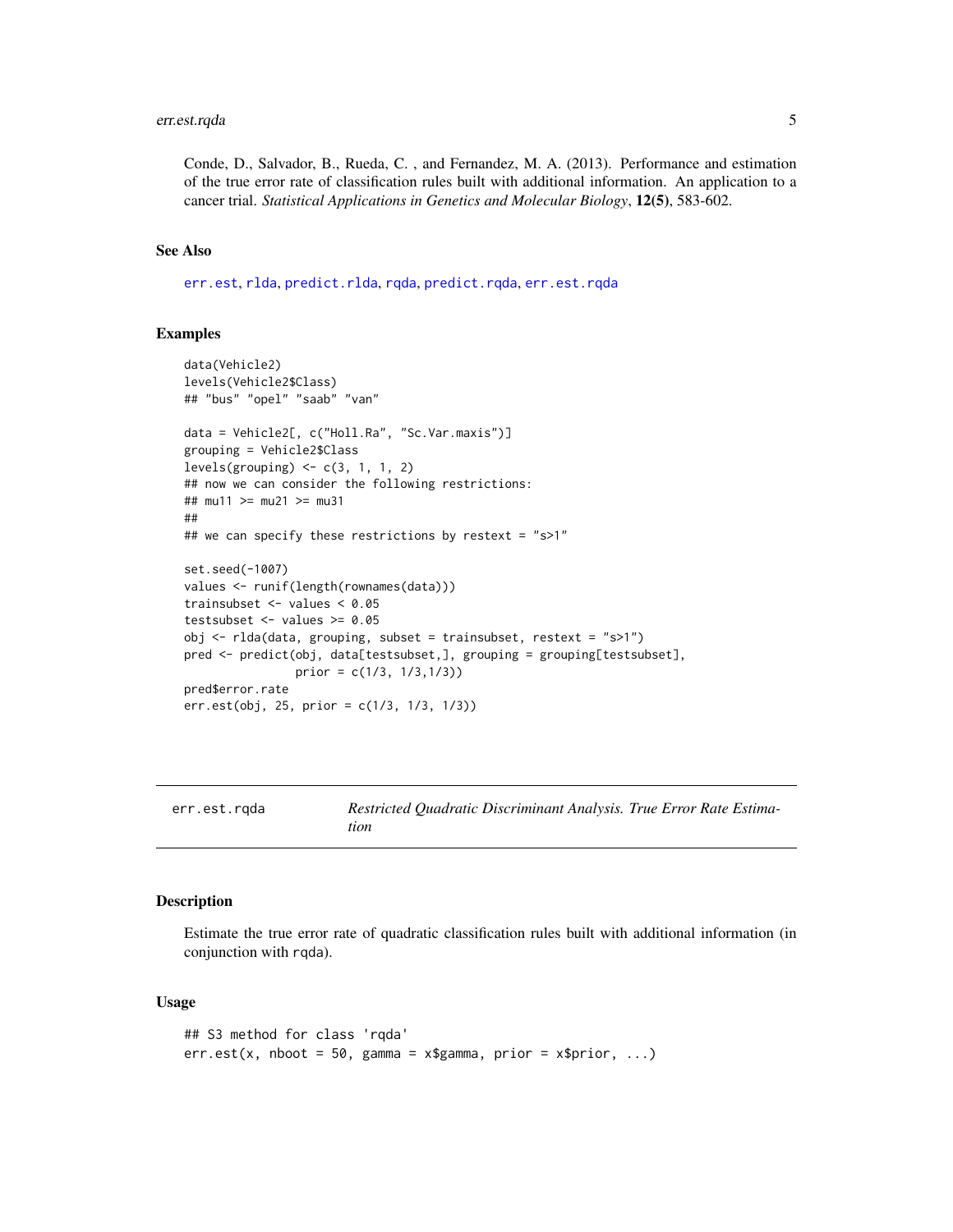## Arguments

| X         | An object of class 'rgda'.                                                                                                                                                                  |
|-----------|---------------------------------------------------------------------------------------------------------------------------------------------------------------------------------------------|
| nboot     | Number of bootstrap samples used to estimate the true error rate of the classifi-<br>cation rules.                                                                                          |
| gamma     | A vector of values specifying which rules to take among the ones in x. If un-<br>specified, all rules built with x\$gamma will be used. If present, gamma must be<br>contained in x\$gamma. |
| prior     | The prior probabilities of class membership. If unspecified, x\$prior probabil-<br>ities are used. If present, the probabilities must be specified in the order of the<br>factor levels.    |
| $\ddotsc$ | Arguments based from or to other methods.                                                                                                                                                   |

# Details

This function is a method for the generic function err.est() for class 'rqda'.

# Value

A list with components

| call            | The (matched) function call.                                           |
|-----------------|------------------------------------------------------------------------|
| restrictions    | Character vector with the restrictions on the means vector detailed.   |
| prior           | The prior probabilities of the classes used.                           |
| counts          | The number of observations of the classes used.                        |
| Ν               | The total number of observations used.                                 |
| estimationError |                                                                        |
|                 | Matrix with BT2, BT3, BT2CV and BT3CV true error rate estimates of the |
|                 | rules.                                                                 |

# Note

To overcome singularity of the covariance matrices after bootstraping, the number of observations in each class must be greater than the number of explanatory variables divided by 0.632.

# Author(s)

David Conde

# References

Conde, D., Fernandez, M. A., Rueda, C., and Salvador, B. (2012). Classification of samples into two or more ordered populations with application to a cancer trial. *Statistics in Medicine*, 31, 3773- 3786.

Conde, D., Fernandez, M. A., Salvador, B., and Rueda, C. (2015). dawai: An R Package for Discriminant Analysis with Additional Information. *Journal of Statistical Software*, 66(10), 1-19. URL http://www.jstatsoft.org/v66/i10/.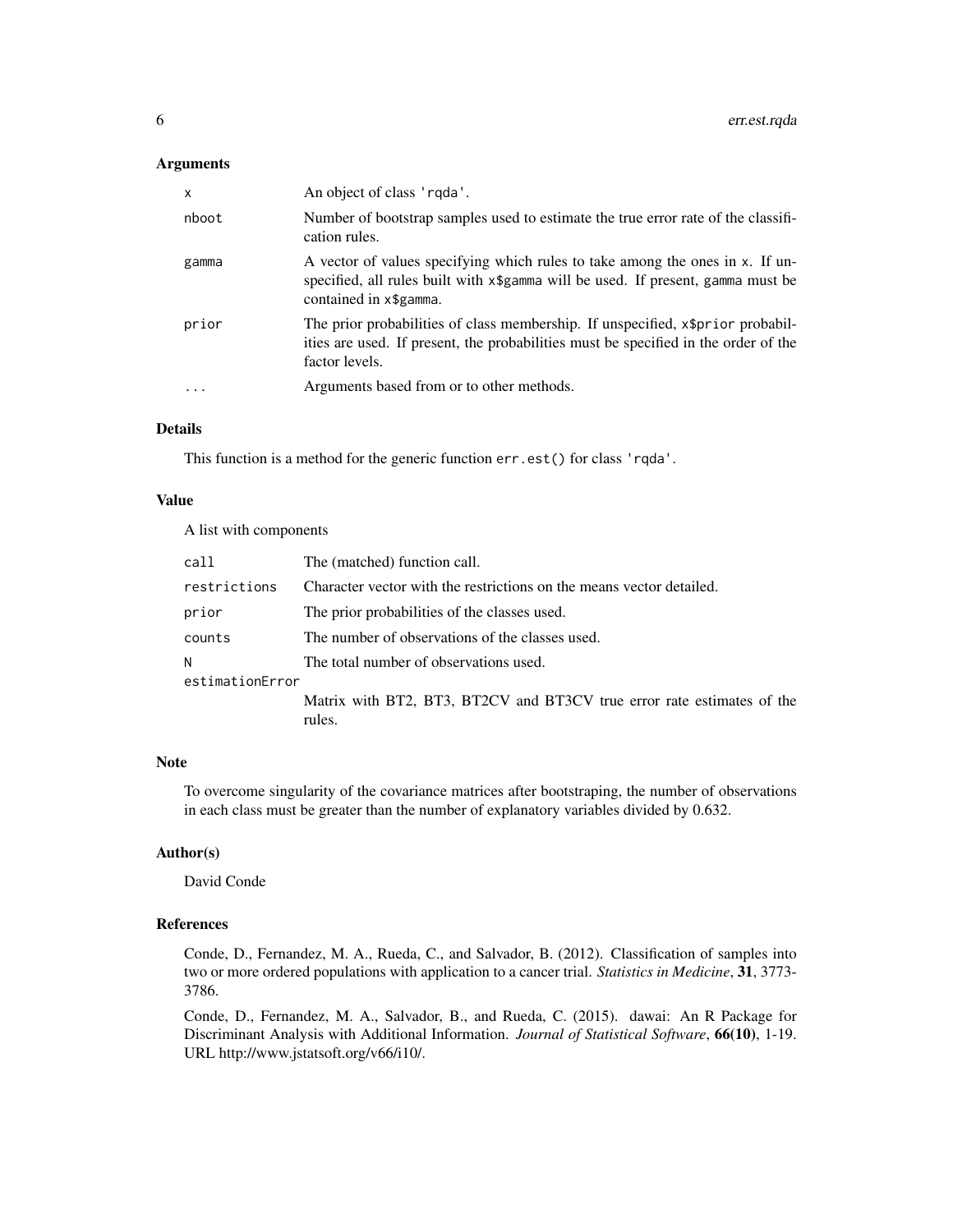# <span id="page-6-0"></span>predict.rlda 7

Conde, D., Salvador, B., Rueda, C. , and Fernandez, M. A. (2013). Performance and estimation of the true error rate of classification rules built with additional information. An application to a cancer trial. *Statistical Applications in Genetics and Molecular Biology*, 12(5), 583-602.

# See Also

[err.est](#page-2-2), [rqda](#page-14-1), [predict.rqda](#page-8-1), [rlda](#page-10-1), [predict.rlda](#page-6-1), [err.est.rlda](#page-2-1)

#### Examples

```
data(Vehicle2)
levels(Vehicle2$Class)
## "bus" "opel" "saab" "van"
data = Vehicle2[, c("Kurt.Maxis", "Holl.Ra", "Sc.Var.maxis")]
grouping = Vehicle2$Class
levels(grouping) \leq c(3, 1, 1, 2)## now we can consider the following restrictions:
## mu11 >= mu21 >= mu31
## mu12 >= mu22 >= mu32
##
## we can specify these restrictions by restext = "s>1,2"
set.seed(5561)
values <- runif(length(rownames(data)))
trainsubset <- values < 0.05
testsubset <- values >= 0.05
obj <- rqda(data, grouping, subset = trainsubset, restext = "s>1,2")
pred <- predict(obj, data[testsubset,], grouping = grouping[testsubset],
                prior = c(1/3, 1/3, 1/3)pred$error.rate
err.est(obj, 25, prior = c(1/3, 1/3, 1/3))
```
<span id="page-6-1"></span>

predict.rlda *Restricted Linear Discriminant Analysis. Multivariate Observations Classification*

#### **Description**

Classify multivariate observations with linear classification rules built with additional information in conjunction with rlda.

### Usage

```
## S3 method for class 'rlda'
predict(object, newdata, prior = object$prior,
       gamma = object$gamma, grouping = NULL, ...)
```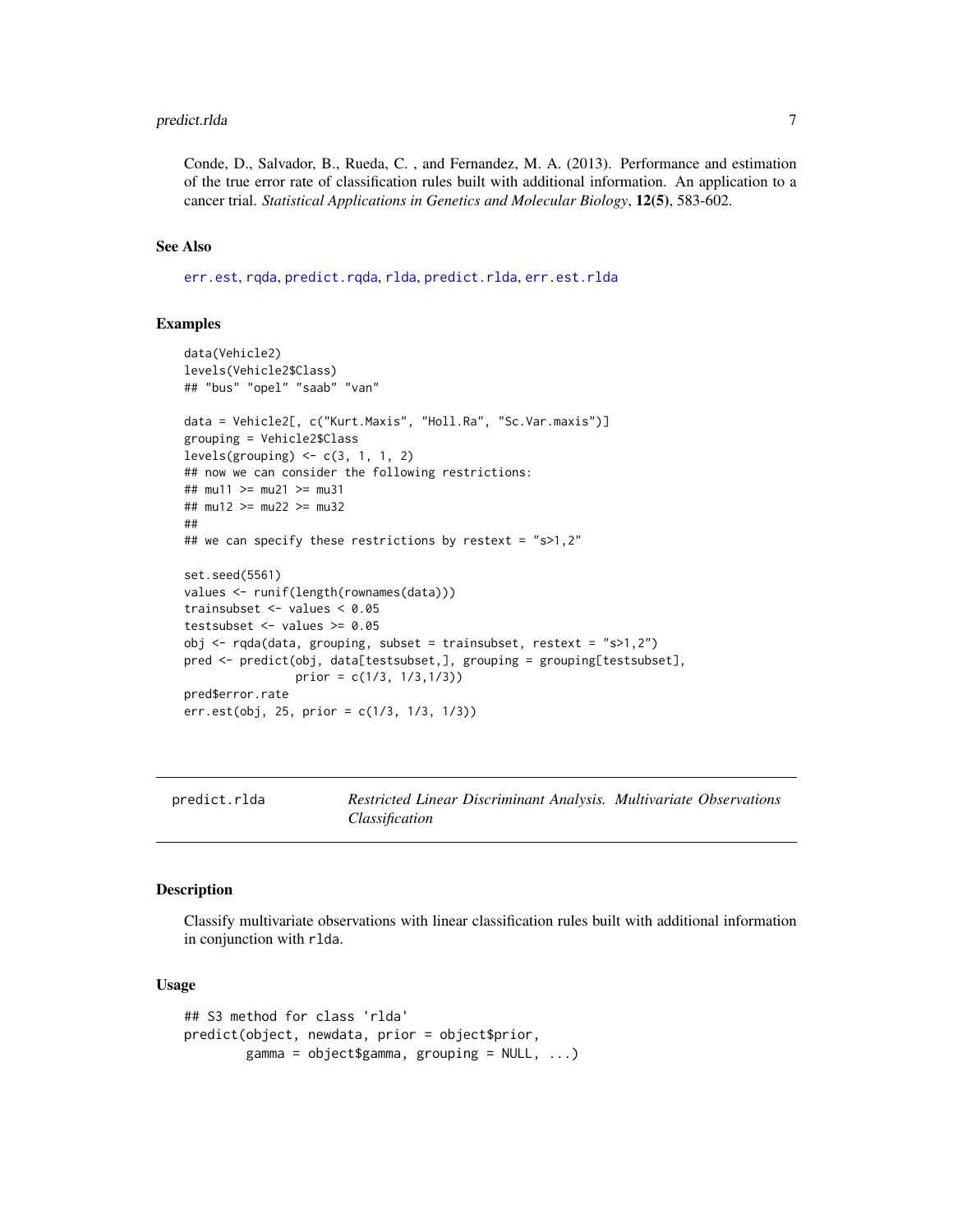#### Arguments

| object    | An object of class 'rlda'.                                                                                                                                                                                |
|-----------|-----------------------------------------------------------------------------------------------------------------------------------------------------------------------------------------------------------|
| newdata   | A data frame of cases to be classified, containing the variables used on creating<br>object. A vector will be interpreted as a row vector.                                                                |
| prior     | The prior probabilities of class membership. If unspecified, object \$prior<br>probabilities are used. If present, the probabilities must be specified in the order<br>of the factor levels.              |
| gamma     | A vector of values specifying which rules to take among the ones in object. If<br>unspecified, all rules built with object \$gamma will be used. If present, gamma<br>must be contained in object\$gamma. |
| grouping  | A numeric vector or factor with numeric levels specifying the class for each<br>observation. If present, true error rate will be estimated from newdata.                                                  |
| $\ddotsc$ | Arguments based from or to other methods.                                                                                                                                                                 |

# Details

This function is a method for the generic function predict() for class 'rlda'.

# Value

A list with components

| call       | The (matched) function call.                                                             |
|------------|------------------------------------------------------------------------------------------|
| class      | Matrix with the classification for each rule (in columns).                               |
| prior      | The prior probabilities of the classes used.                                             |
| posterior  | Array with the posterior probabilities of the classes for each rule.                     |
| error.rate | True error rate estimation (when grouping specified) for each rule, based on<br>newdata. |

# Note

If there are missing values in newdata, corresponding observations will not be classified.

If there are missing values in grouping, corresponding observations will not be considered on calculating the true error rate.

# Author(s)

David Conde

# References

Conde, D., Fernandez, M. A., Rueda, C., and Salvador, B. (2012). Classification of samples into two or more ordered populations with application to a cancer trial. *Statistics in Medicine*, 31, 3773- 3786.

Conde, D., Fernandez, M. A., Salvador, B., and Rueda, C. (2015). dawai: An R Package for Discriminant Analysis with Additional Information. *Journal of Statistical Software*, 66(10), 1-19. URL http://www.jstatsoft.org/v66/i10/.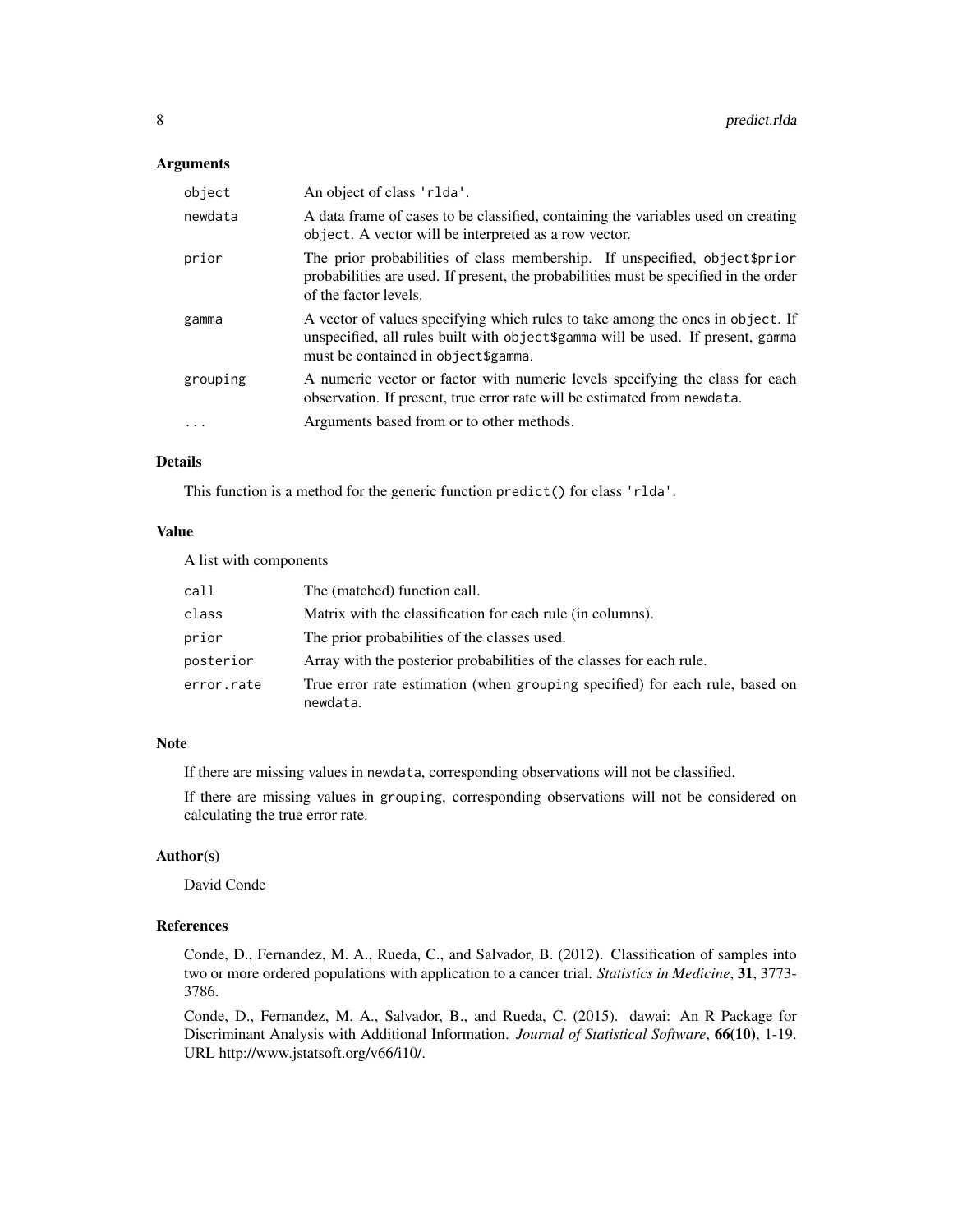# <span id="page-8-0"></span>predict.rqda 9

## See Also

[rlda](#page-10-1), [err.est.rlda](#page-2-1), [rqda](#page-14-1), [predict.rqda](#page-8-1), [err.est.rqda](#page-4-1)

#### Examples

```
data(Vehicle2)
levels(Vehicle2$Class)
## "bus" "opel" "saab" "van"
data <- Vehicle2
levels(dataClass) <- c(4, 2, 1, 3)## classes ordered by increasing size
##
## according to variable definitions, we can
## consider the following restrictions on the means vectors:
## mu11, mu21 >= mu31 >= mu41
## mu12, mu22 >= mu32 >= mu42
##
## we have 6 restrictions, 3 predictors and 4 classes, so
## resmatrix must be a 6 x 12 matrix:
A \leq matrix(0, ncol = 12, nrow = 6)
A[t(matrix(c(1, 1, 2, 2, 3, 4, 4, 5, 5, 7, 6, 8), nrow = 2))] < -1A[t(matrix(c(1, 7, 2, 8, 3, 7, 4, 8, 5, 10, 6, 11), nrow = 2))] <- 1
set.seed(983)
values <- runif(dim(data)[1])
trainsubset <- values < 0.2
testsubset <- values >= 0.2obj <- rlda(Class ~ Kurt.Maxis + Holl.Ra + Sc.Var.maxis,
           data, subset = trainsubset, gamma = c(0, 0.5, 1),
           resmatrix = A)pred <- predict(obj, newdata = data[testsubset,],
               grouping = data[testsubset, "Class"],
                prior = rep(1/4, 4)pred$error.rate
## we can see that the test error rate of the restricted
## rules decrease with gamma:
## gamma=0 gamma=0.5 gamma=1
## True error rate (%): 40.86957 39.71014 39.71014
```
<span id="page-8-1"></span>predict.rqda *Restricted Quadratic Discriminant Analysis. Multivariate Observations Classification*

## Description

Classify multivariate observations with quadratic classification rules built with additional information in conjunction with rqda.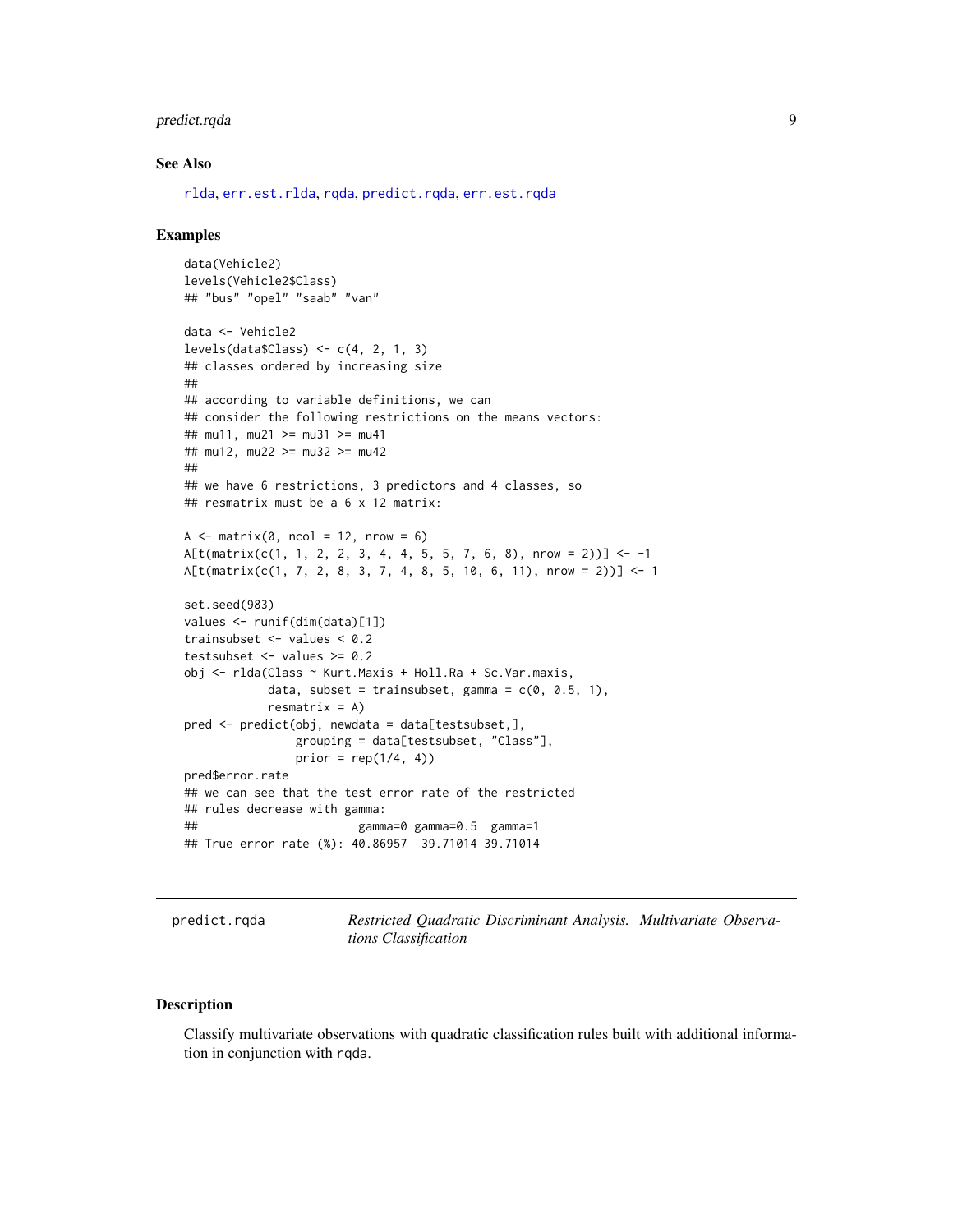# Usage

```
## S3 method for class 'rqda'
predict(object, newdata, prior = object$prior,
        gamma = object$gamma, grouping = NULL, ...)
```
# Arguments

| object   | An object of class 'rgda'.                                                                                                                                                                                |
|----------|-----------------------------------------------------------------------------------------------------------------------------------------------------------------------------------------------------------|
| newdata  | A data frame of cases to be classified, containing the variables used on creating<br>object. A vector will be interpreted as a row vector.                                                                |
| prior    | The prior probabilities of class membership. If unspecified, object \$prior<br>probabilities are used. If present, the probabilities must be specified in the order<br>of the factor levels.              |
| gamma    | A vector of values specifying which rules to take among the ones in object. If<br>unspecified, all rules built with object \$gamma will be used. If present, gamma<br>must be contained in object\$gamma. |
| grouping | A numeric vector or factor with numeric levels specifying the class for each<br>observation. If present, true error rate will be estimated from newdata.                                                  |
| $\cdot$  | Arguments based from or to other methods.                                                                                                                                                                 |
|          |                                                                                                                                                                                                           |

# Details

This function is a method for the generic function predict() for class 'rqda'.

# Value

A list with components

| call       | The (matched) function call.                                                             |
|------------|------------------------------------------------------------------------------------------|
| class      | Matriarchx with the classification for each rule (in columns).                           |
| prior      | The prior probabilities of the classes used.                                             |
| posterior  | Array with the posterior probabilities of the classes for each rule.                     |
| error.rate | True error rate estimation (when grouping specified) for each rule, based on<br>newdata. |

# Note

If there are missing values in newdata, corresponding observations will not be classified.

If there are missing values in grouping, corresponding observations will not be considered on calculating the true error rate.

# Author(s)

David Conde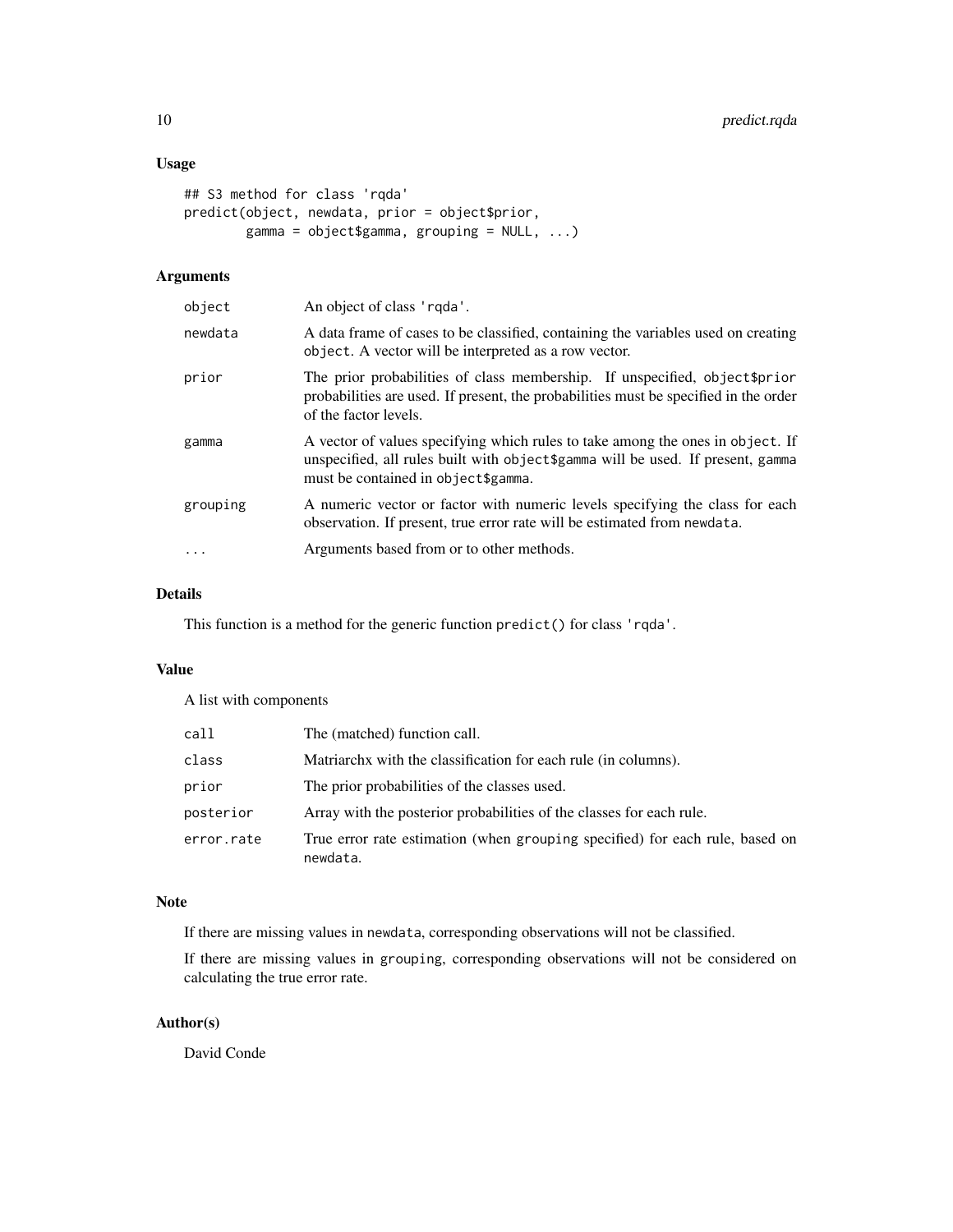# References

Conde, D., Fernandez, M. A., Rueda, C., and Salvador, B. (2012). Classification of samples into two or more ordered populations with application to a cancer trial. *Statistics in Medicine*, 31, 3773- 3786.

Conde, D., Fernandez, M. A., Salvador, B., and Rueda, C. (2015). dawai: An R Package for Discriminant Analysis with Additional Information. *Journal of Statistical Software*, 66(10), 1-19. URL http://www.jstatsoft.org/v66/i10/.

# See Also

[rqda](#page-14-1), [err.est.rqda](#page-4-1), [rlda](#page-10-1), [predict.rlda](#page-6-1), [err.est.rlda](#page-2-1)

#### Examples

```
data(Vehicle2)
levels(Vehicle2$Class)
## "bus" "opel" "saab" "van"
data <- Vehicle2[, 1:4]
grouping = Vehicle2$Class
levels(grouping) \leq c(4, 2, 1, 3)## classes ordered by increasing size
##
## according to variable definitions, we can consider
## the following restrictions on the means vectors:
## mu11 >= mu21 >= mu31 >= mu41
## mu12 >= mu22 >= mu32 >= mu42
## mu13 >= mu23 >= mu33 >= mu43
##
## we can specify these restrictions by restext = "s>1,2,3"set.seed(7964)
values <- runif(dim(data)[1])
trainsubset <- values < 0.2
testsubset <- values >= 0.2obj <- rqda(data, grouping, subset = trainsubset,
           gamma = (1:5)/5, restext = "s>1,2,3")
pred <- predict(obj, newdata = data[testsubset,],
               grouping = grouping[testsubset])
pred$error.rate
## we can see that the test error rate of the restricted
## rules decrease with gamma:
## gamma=0.2 gamma=0.4 gamma=0.6 gamma=0.8 gamma=1
## True error rate (%): 40.14815 39.85185 39.85185 39.11111 39.11111
```
<span id="page-10-0"></span>rlda til 11. oktober 11. oktober 11. oktober 11. oktober 11. oktober 11. oktober 11. oktober 11. oktober 11. ok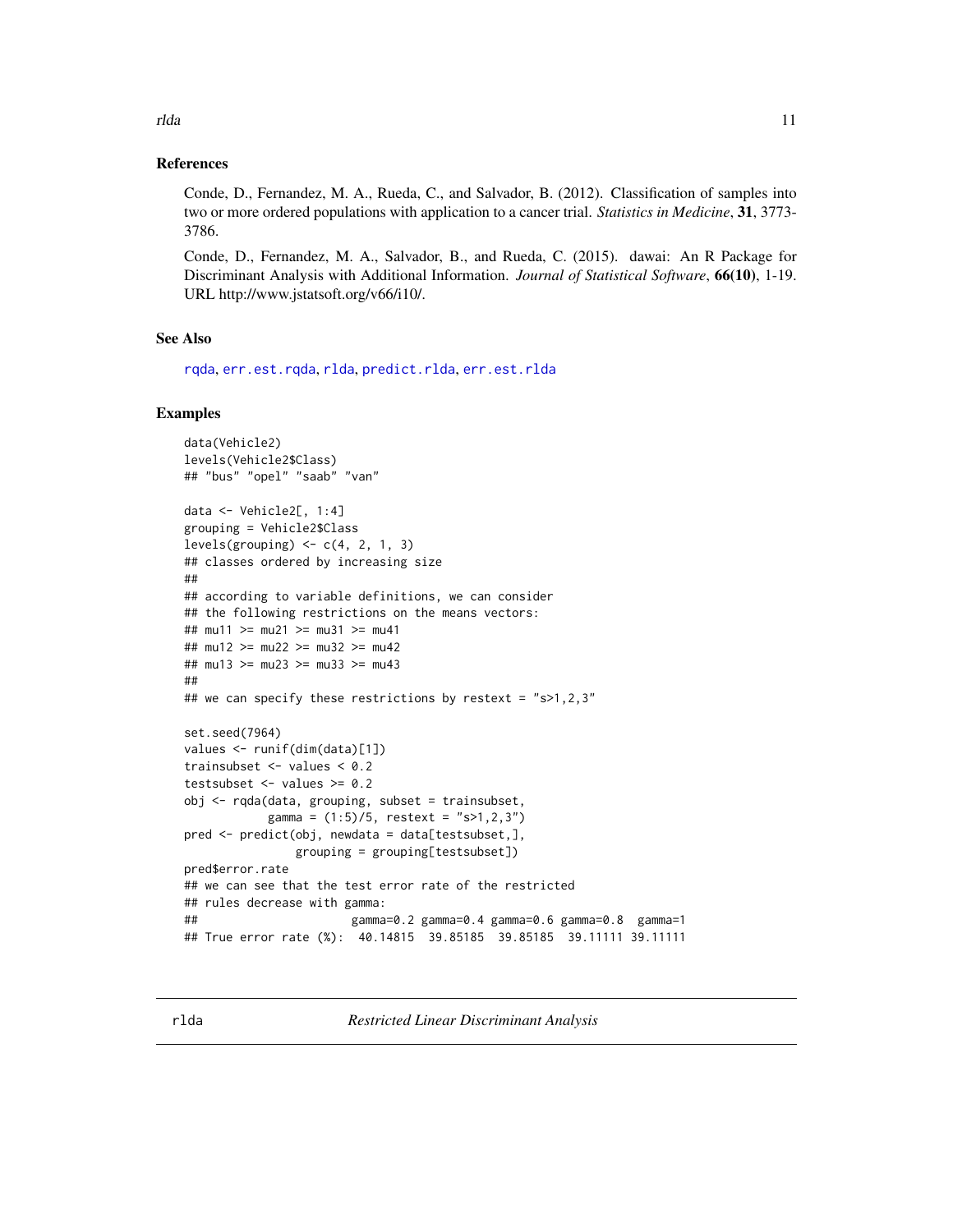Build linear classification rules with additional information expressed as inequality restrictions among the populations means.

# Usage

```
rlda(x, ...)
## S3 method for class 'matrix'
rlda(x, ...)
## S3 method for class 'data.frame'
rlda(x, grouping, ...)
## S3 method for class 'formula'
rlda(formula, data, ...)
## Default S3 method:
rlda(x, grouping, subset = NULL, resmatrix = NULL, restext = NULL,gamma = c(0, 1), prior = NULL, ...)
```
# Arguments

| formula   | A formula of the form groups $\sim x1 + x2 + $ That is, the response is the<br>grouping factor and the right hand side specifies the (non-factor) discriminators.                                                                                                                                                                                                                                                                                                                                                                                                                                                                           |
|-----------|---------------------------------------------------------------------------------------------------------------------------------------------------------------------------------------------------------------------------------------------------------------------------------------------------------------------------------------------------------------------------------------------------------------------------------------------------------------------------------------------------------------------------------------------------------------------------------------------------------------------------------------------|
| data      | Data frame from which variables specified in formula are to be taken.                                                                                                                                                                                                                                                                                                                                                                                                                                                                                                                                                                       |
| x         | (Required if no formula is given as the principal argument.) A data frame or<br>matrix containing the explanatory variables.                                                                                                                                                                                                                                                                                                                                                                                                                                                                                                                |
| grouping  | (Required if no formula is given as the principal argument.) A numeric vector<br>or factor with numeric levels specifying the class for each observation.                                                                                                                                                                                                                                                                                                                                                                                                                                                                                   |
| subset    | An index vector specifying the cases to be used in the training sample.                                                                                                                                                                                                                                                                                                                                                                                                                                                                                                                                                                     |
| resmatrix | A matrix specifying the linear restrictions on the mean vectors: resmatrix %*%<br>$mu \le 0$ , where $mu = c$ ( $mu1$ , $mu2$ , ) and $mu$ is the mean vector of class i. If<br>unspecified, restext will be required (and resmatrix established accordingly).                                                                                                                                                                                                                                                                                                                                                                              |
| restext   | (Required if no resmatrix argument is given.) A character string from which<br>resmatrix will be calculated. The first element must be either "s" (simple or-<br>der) or "t" (tree order: $mu1 \ge mu2$ , $mu1 \ge mu3$ ). The second element must<br>be either "<" (increasing componentwise order) or ">" (decreasing component-<br>wise order). The rest of the elements must be numbers from 1 to the number of<br>explanatory variables, separated by commas, specifying among which variables<br>the restrictions hold. For example, " $s$ <1, 3" will stand for $mu11 \le mu21 \le mu31$<br>$\le$ , mu13 $\le$ mu23 $\le$ mu33 $\le$ |
| gamma     | A vector of values in the unit interval that determine the classification rules with<br>additional information (see references).                                                                                                                                                                                                                                                                                                                                                                                                                                                                                                            |
| prior     | The prior probabilities of class membership. If unspecified, the class proportions<br>for the training set are used. If present, the probabilities must be specified in the<br>order of the factor levels.                                                                                                                                                                                                                                                                                                                                                                                                                                  |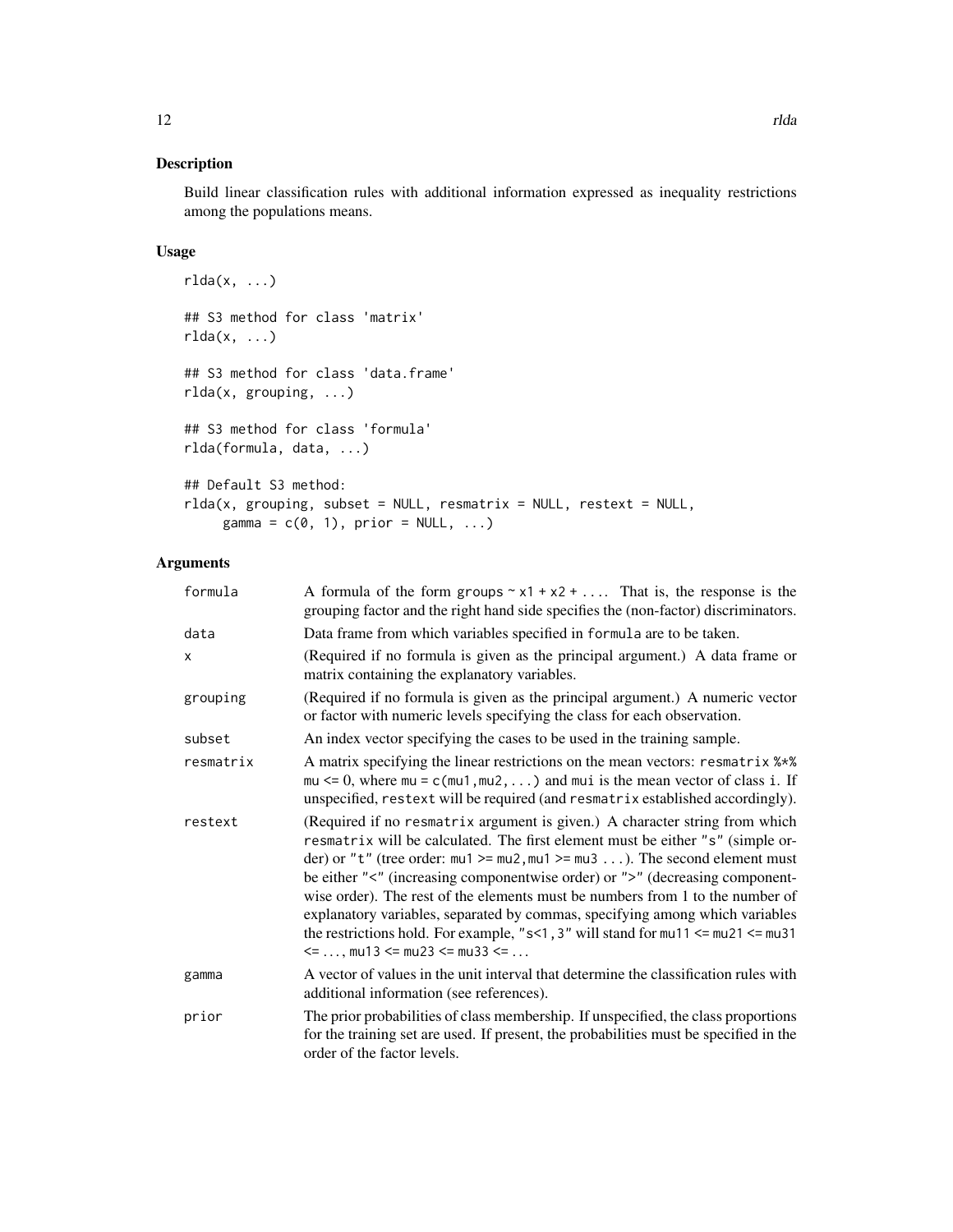# Details

Specifying the prior will affect the classification and error unless over-ridden in predict.rlda and err.est.rlda, respectively.

# Value

An object of class 'rlda' containing the following components:

| The (matched) function call.                                                                             |  |  |
|----------------------------------------------------------------------------------------------------------|--|--|
| Matrix with the training set used (first columns) and the class for each observa-<br>tion (last column). |  |  |
| Edited character string with the linear restrictions on the mean vectors detailed.                       |  |  |
| The matrix with the restrictions on the mean vectors used.                                               |  |  |
| Prior probabilities of class membership used.                                                            |  |  |
| The number of observations of the classes used.                                                          |  |  |
| The total number of observations used.                                                                   |  |  |
| Matrix with the sample means in rows.                                                                    |  |  |
| samplevariances                                                                                          |  |  |
| Array with the sample covariance matrices of the classes.                                                |  |  |
| Gamma values used.                                                                                       |  |  |
| Pooled covariance matrix.                                                                                |  |  |
| estimated means Array with the estimated means for each classification rule.                             |  |  |
| Apparent error rate for each classification rule.                                                        |  |  |
|                                                                                                          |  |  |

#### Note

This function may be called giving either a formula and data frame, or a data frame and grouping factor, or a matrix and grouping factor as the first two arguments. All other arguments are optional.

Classes must be identified, either in a column of data or in the grouping vector, by natural numbers varying from 1 to the number of classes. The number of classes must be greater than 1.

If there are missing values in either data, x or grouping, corresponding observations will be deleted.

To overcome singularity of the covariance matrices, the number of observations in each class must be greater or equal than the number of explanatory variables.

#### Author(s)

David Conde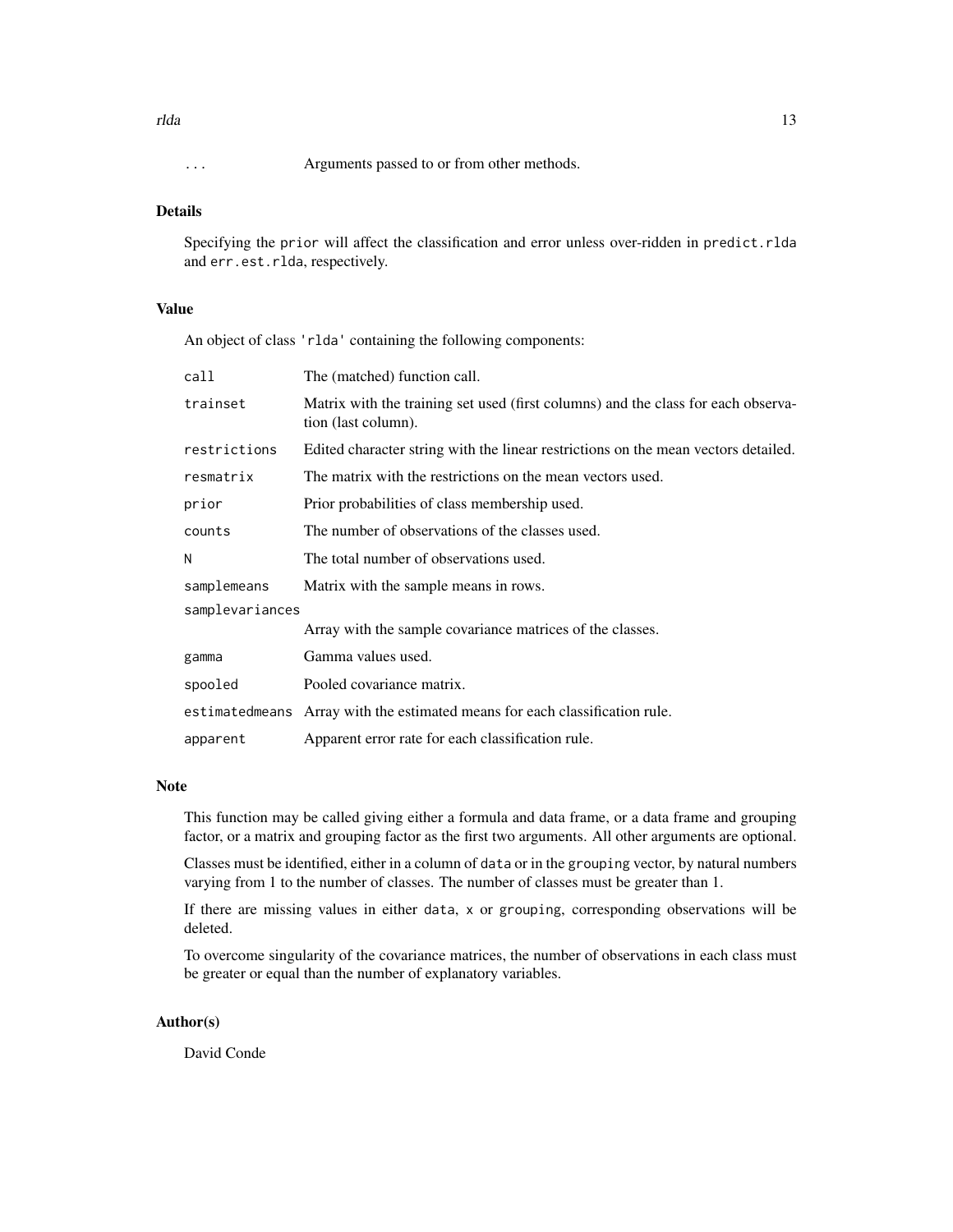#### <span id="page-13-0"></span>References

Conde, D., Fernandez, M. A., Rueda, C., and Salvador, B. (2012). Classification of samples into two or more ordered populations with application to a cancer trial. *Statistics in Medicine*, 31, 3773- 3786.

Conde, D., Fernandez, M. A., Salvador, B., and Rueda, C. (2015). dawai: An R Package for Discriminant Analysis with Additional Information. *Journal of Statistical Software*, 66(10), 1-19. URL http://www.jstatsoft.org/v66/i10/.

Fernandez, M. A., Rueda, C., Salvador, B. (2006). Incorporating additional information to normal linear discriminant rules. *Journal of the American Statistical Association*, 101, 569-577.

# See Also

[predict.rlda](#page-6-1), [err.est.rlda](#page-2-1), [rqda](#page-14-1), [predict.rqda](#page-8-1), [err.est.rqda](#page-4-1)

# Examples

```
data(Vehicle2)
levels(Vehicle2$Class)
## "bus" "opel" "saab" "van"
data <- Vehicle2
levels(data$Class) <- c(4, 2, 1, 3)
## classes ordered by increasing size
##
## according to variable definitions, we can
## consider the following restrictions on the means vectors:
## mu11, mu21 >= mu31 >= mu41
## mu12, mu22 >= mu32 >= mu42
##
## we have 6 restrictions, 3 predictors and 4 classes, so
## resmatrix must be a 6 x 12 matrix:
A \leq - matrix(0, ncol = 12, nrow = 6)
A[t(matrix(c(1, 1, 2, 2, 3, 4, 4, 5, 5, 7, 6, 8), nrow = 2))] < -1A[t(matrix(c(1, 7, 2, 8, 3, 7, 4, 8, 5, 10, 6, 11), nrow = 2))] <- 1
set.seed(983)
values <- runif(dim(data)[1])
trainsubset <- values < 0.2
obj <- rlda(Class ~ Kurt.Maxis + Holl.Ra + Sc.Var.maxis,
            data, subset = trainsubset, gamma = c(0, 0.5, 1),
            resmatrix = A)obj
## we can see that the apparent error rate of the restricted
## rules decrease with gamma:
## gamma=0 gamma=0.5 gamma=1
## 42.30769 41.66667 41.02564
```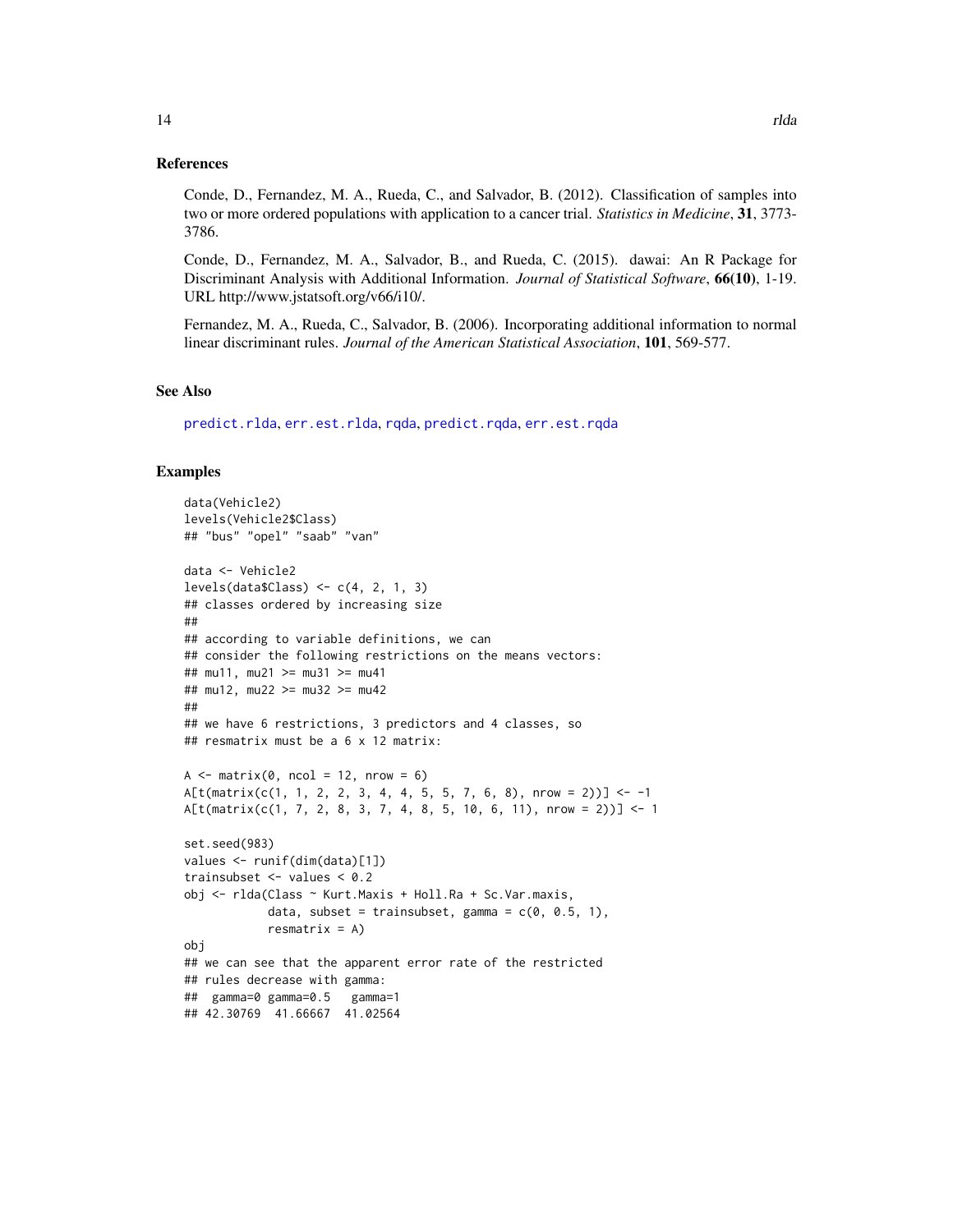<span id="page-14-1"></span><span id="page-14-0"></span>Build quadratic classification rules with additional information expressed as inequality restrictions among the populations means.

# Usage

```
rqda(x, \ldots)## S3 method for class 'matrix'
rqda(x, \ldots)## S3 method for class 'data.frame'
rqda(x, grouping, ...)
## S3 method for class 'formula'
rqda(formula, data, ...)
## Default S3 method:
rqda(x, grouping, subset = NULL, resmatrix = NULL, restext = NULL,gamma = c(0, 1), prior = NULL, ...)
```
# Arguments

| formula   | A formula of the form groups $\sim x1 + x2 + $ That is, the response is the<br>grouping factor and the right hand side specifies the (non-factor) discriminators.                                                                                                                                                                                                                                                                                                                                                                                                                                                                                     |
|-----------|-------------------------------------------------------------------------------------------------------------------------------------------------------------------------------------------------------------------------------------------------------------------------------------------------------------------------------------------------------------------------------------------------------------------------------------------------------------------------------------------------------------------------------------------------------------------------------------------------------------------------------------------------------|
| data      | Data frame from which variables specified in formula are to be taken.                                                                                                                                                                                                                                                                                                                                                                                                                                                                                                                                                                                 |
| X         | (Required if no formula is given as the principal argument.) A data frame or<br>matrix containing the explanatory variables.                                                                                                                                                                                                                                                                                                                                                                                                                                                                                                                          |
| grouping  | (Required if no formula is given as the principal argument.) A numeric vector<br>or factor with numeric levels specifying the class for each observation.                                                                                                                                                                                                                                                                                                                                                                                                                                                                                             |
| subset    | An index vector specifying the cases to be used in the training sample.                                                                                                                                                                                                                                                                                                                                                                                                                                                                                                                                                                               |
| resmatrix | A matrix specifying the linear restrictions on the mean vectors: resmatrix $\frac{1}{2}$<br>$mu \le 0$ , where $mu = c$ ( $mu1$ , $mu2$ , ) and $mu$ is the mean vector of class i. If<br>unspecified, restext will be required (and resmatrix established accordingly).                                                                                                                                                                                                                                                                                                                                                                              |
| restext   | (Required if no resmatrix argument is given.) A character string from which<br>resmatrix will be calculated. The first element must be either "s" (simple or-<br>der) or "t" (tree order: $mu1 \ge mu2$ , $mu1 \ge mu3$ ). The second element must<br>be either "<" (increasing componentwise order) or ">" (decreasing component-<br>wise order). The rest of the elements must be numbers from 1 to the number of<br>explanatory variables, separated by commas, specifying among which variables<br>the restrictions hold. For example, " $s < 1$ , 3" will stand for mu11 $\le m$ u21 $\le m$ u31<br>$\le$ = , mu13 $\le$ mu23 $\le$ mu33 $\le$ = |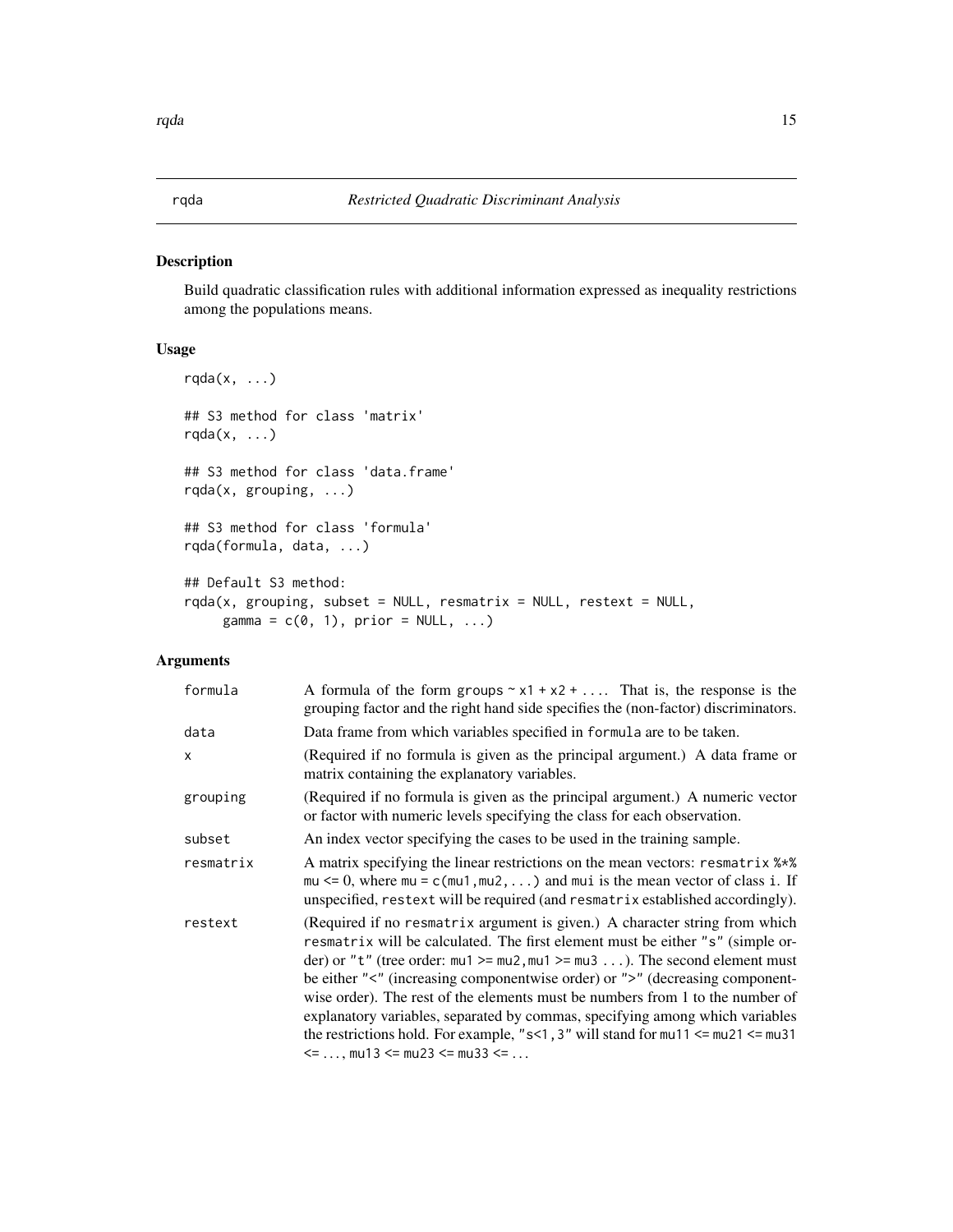| gamma | A vector of values in the unit interval that determine the classification rules with<br>additional information (see references).                                                                           |
|-------|------------------------------------------------------------------------------------------------------------------------------------------------------------------------------------------------------------|
| prior | The prior probabilities of class membership. If unspecified, the class proportions<br>for the training set are used. If present, the probabilities must be specified in the<br>order of the factor levels. |
| .     | Arguments passed to or from other methods.                                                                                                                                                                 |

# Details

Specifying the prior will affect the classification and error unless over-ridden in predict.rlda and err.est.rlda, respectively.

#### Value

An object of class 'rqda' containing the following components:

| call            | The (matched) function call.                                                                             |  |
|-----------------|----------------------------------------------------------------------------------------------------------|--|
| trainset        | Matrix with the training set used (first columns) and the class for each observa-<br>tion (last column). |  |
| restrictions    | Edited character string with the linear restrictions on the mean vectors detailed.                       |  |
| resmatrix       | The matrix with the restrictions on the mean vectors used.                                               |  |
| prior           | Prior probabilities of class membership used.                                                            |  |
| counts          | The number of observations of the classes used.                                                          |  |
| N               | The total number of observations used.                                                                   |  |
| samplemeans     | Matrix with the sample means in rows.                                                                    |  |
| samplevariances |                                                                                                          |  |
|                 | Array with the sample covariance matrices of the classes.                                                |  |
| gamma           | Gamma values used.                                                                                       |  |
|                 | estimated means Array with the estimated means for each classification rule.                             |  |
| apparent        | Apparent error rate for each classification rule.                                                        |  |

# Note

This function may be called using either a formula and data frame, or a data frame and grouping factor, or a matrix and grouping factor as the first two arguments. All other arguments are optional.

Classes must be identified, either in a column of data or in the grouping vector, by natural numbers varying from 1 to the number of classes. The number of classes must be greater than 1.

If there are missing values in either data, x or grouping, corresponding observations will be deleted.

To overcome singularity of the covariance matrices, the number of observations in each class must be greater or equal than the number of explanatory variables.

### Author(s)

David Conde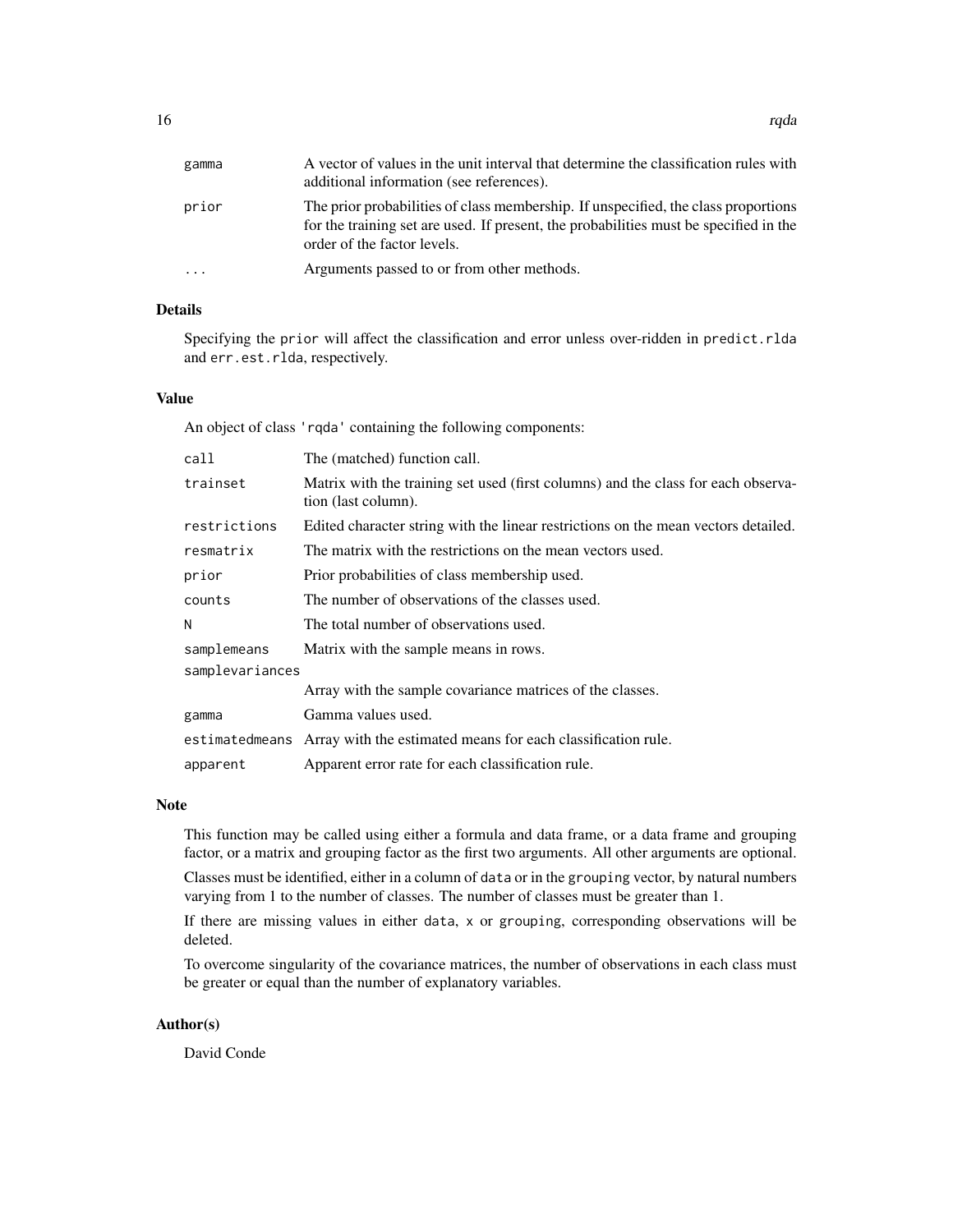#### <span id="page-16-0"></span>Vehicle2 17

# References

Conde, D., Fernandez, M. A., Rueda, C., and Salvador, B. (2012). Classification of samples into two or more ordered populations with application to a cancer trial. *Statistics in Medicine*, 31, 3773- 3786.

Conde, D., Fernandez, M. A., Salvador, B., and Rueda, C. (2015). dawai: An R Package for Discriminant Analysis with Additional Information. *Journal of Statistical Software*, 66(10), 1-19. URL http://www.jstatsoft.org/v66/i10/.

Fernandez, M. A., Rueda, C., Salvador, B. (2006). Incorporating additional information to normal linear discriminant rules. *Journal of the American Statistical Association*, 101, 569-577.

#### See Also

[predict.rqda](#page-8-1), [err.est.rqda](#page-4-1), [rlda](#page-10-1), [predict.rlda](#page-6-1), [err.est.rlda](#page-2-1)

#### Examples

```
data(Vehicle2)
levels(Vehicle2$Class)
## "bus" "opel" "saab" "van"
data <- Vehicle2[, 1:4]
grouping = Vehicle2$Class
levels(grouping) \leq c(4, 2, 1, 3)## classes ordered by increasing size
##
## according to variable definitions, we can consider
## the following restrictions on the means vectors:
## mu11 >= mu21 >= mu31 >= mu41
## mu12 >= mu22 >= mu32 >= mu42
## mu13 >= mu23 >= mu33 >= mu43
##
## we can specify these restrictions by restext = "s>1,2,3"set.seed(7964)
values <- runif(dim(data)[1])
trainsubset <- values < 0.2
obj <- rqda(data, grouping, subset = trainsubset,
            gamma = (1:5)/5, restext = "s>1,2,3")
obj
## we can see that the apparent error rate of the restricted
## rules increase with gamma:
## gamma=0.2 gamma=0.4 gamma=0.6 gamma=0.8 gamma=1
## 30.40936 30.99415 30.99415 30.99415 31.57895
```
Vehicle2 *Vehicle Silhouettes 2*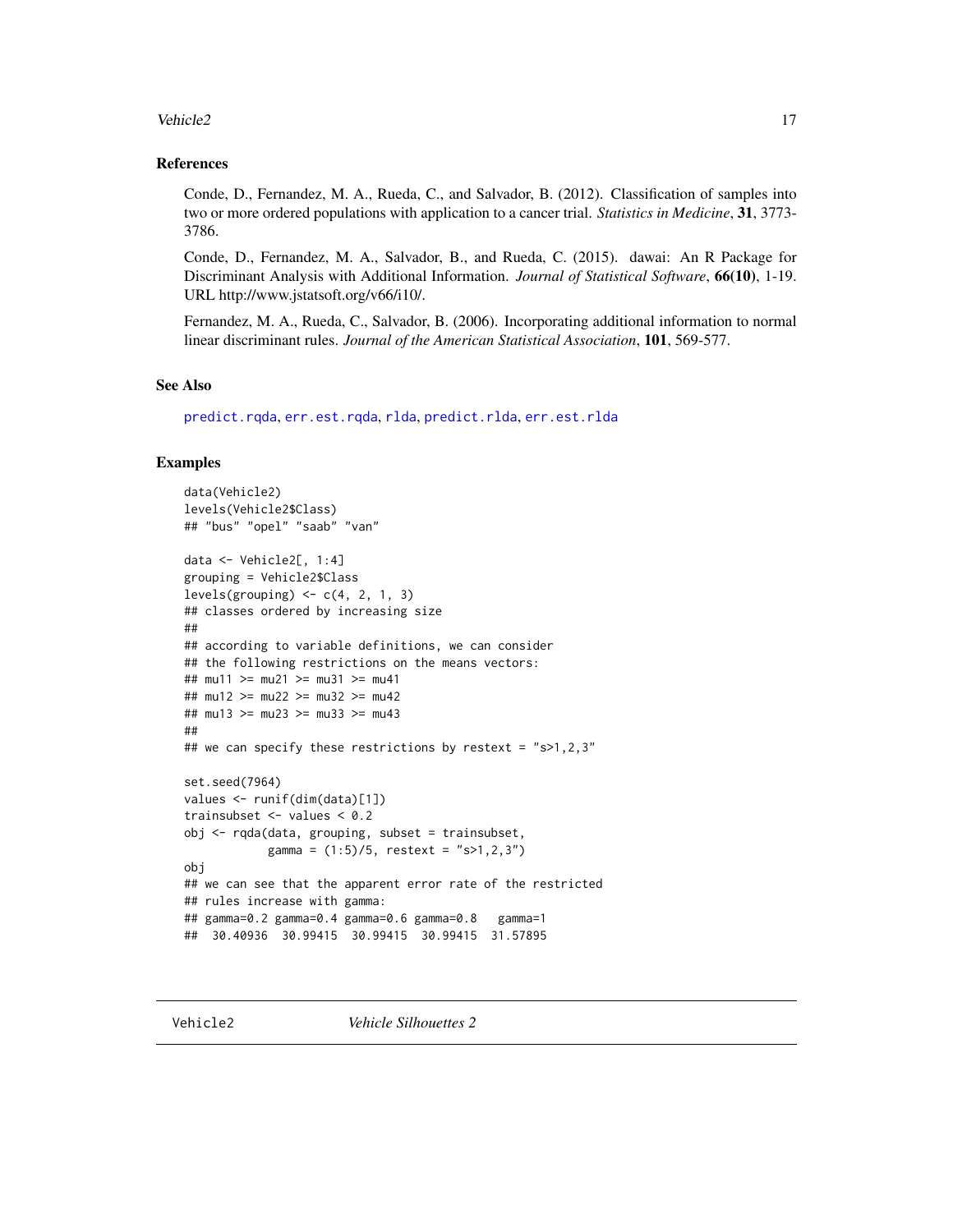The purpose is to classify a given silhouette as one of four types of vehicle, using a set of features extracted from the silhouette. The vehicle may be viewed from one of many different angles. The features were extracted from the silhouettes by the HIPS (Hierarchical Image Processing System) extension BINATTS, which extracts a combination of scale independent features utilising both classical moments based measures such as scaled variance, skewness and kurtosis about the major/minor axes and heuristic measures such as hollows, circularity, rectangularity and compactness.

Four "Corgie" model vehicles were used for the experiment: a double decker bus, Cheverolet van, Saab 9000 and an Opel Manta 400. This particular combination of vehicles was chosen with the expectation that the bus, van and either one of the cars would be readily distinguishable, but it would be more difficult to distinguish between the cars.

#### Usage

data(Vehicle2)

# Format

A data frame with 846 observations on 4 variables, all numerical and one nominal defining the class of the objects.

[,1] Skew.maxis Skewness about minor axis [,2] Kurt.Maxis Kurtosis about major axis<br>[,3] Holl.Ra Hollows ratio: (area of ho [,3] Holl.Ra Hollows ratio: (area of hollows)/(area of bounding polygon) [,4] Sc.Var.maxis Scaled variance along minor axis: (2nd order moment about minor axis)/area [,5] Class Type

### Source

• Creator: Drs.Pete Mowforth and Barry Shepherd, Turing Institute, Glasgow, Scotland.

These data have been taken from the UCI Repository Of Machine Learning Databases at

• <http://archive.ics.uci.edu/ml/index.php>

and were converted to R format by Evgenia Dimitriadou.

#### References

Turing Institute Research Memorandum TIRM-87-018 "Vehicle Recognition Using Rule Based Methods" by Siebert, JP (March 1987).

Newman, D.J. & Hettich, S. & Blake, C.L. & Merz, C.J. (1998). UCI Repository of machine learning databases [http://www.ics.uci.edu/~mlearn/MLRepository.html]. Irvine, CA: University of California, Department of Information and Computer Science.

#### Examples

```
data(Vehicle2)
summary(Vehicle2)
```